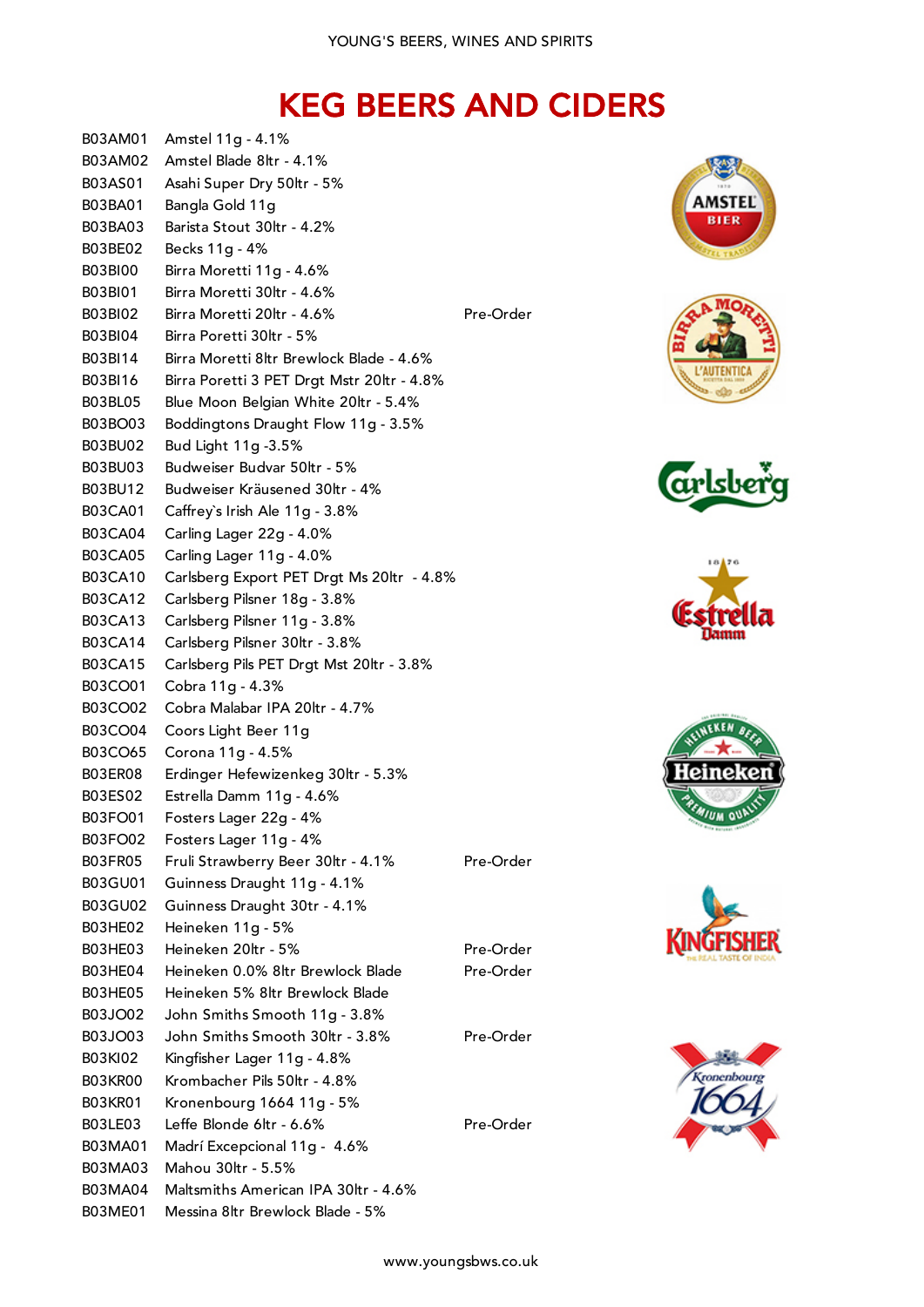## YOUNG'S BEERS, WINES AND SPIRITS

|                    | <b>CIRP</b>                                           |           |
|--------------------|-------------------------------------------------------|-----------|
| B03WO04            | Worthington Creamflow 30ltr - 3.6%                    | Pre-Order |
| B03WO02            | Worthington Creamflow 11g - 3.6%                      |           |
| <b>B03WA10</b>     | Wainwright 11g - 4.1%                                 |           |
| B03T112            | Timmermans Strawberry Lambic 30ltr - 4%               |           |
| <b>B03TI04</b>     | Tiger Beer Blade 8ltr - 4.8%                          |           |
| B03TI02            | Tiger Beer 30ltr - 4.8%                               | Pre-Order |
| B03TH18            | Thwaites Warsteiner 11g - 4.8%                        |           |
| B03TH16            | Thwaites Smooth Bitter 11g - 3.4%                     |           |
| B03TH09            | Thornbridge Jaipur IPA 30ltr - 5.9%                   | Pre-Order |
| B03TH04            | Theakstons Mild Keg 11g - 3.5%                        |           |
| B03TH02            | Theakstons Best Bitter 11g                            |           |
| B03TE05            | Tetley Smoothflow 30ltr - 3.6%                        |           |
| <b>B03TE04</b>     | Tetley Smoothflow 11g - 3.6%                          |           |
| B03TE03            | Tetley Smoothflow 18g - 3.6%                          |           |
| B03TE02            | Tetley Mild 11g - 3.2%                                |           |
| B03SU02            | Sunlik 11g - 5%                                       |           |
| B03ST07            | Stella 4 11g - 4%                                     |           |
| B03ST04            | Stella Artois 10g - 4.8%                              |           |
| B03ST02            | Staropramen 11g - 5%                                  |           |
| B03SK03            | Skinny Lager 30ltr - 4%                               |           |
| B03SH30<br>B03SI03 | Sharp's Offshore Pilsner 30ltr - 4.8%<br>Singha 30ltr |           |
|                    | Sharp's Atlantic Pale Ale 30ltr - 4.2%                |           |
| B03SH01<br>B03SH22 | Shed Head PET Drgt Master 20ltr - 4.6%                |           |
| B03SA12            | San Miguel PET Drgt Master 20ltr - 5%                 |           |
| B03SA08            | San Miguel 11g - 5%                                   | P<br>Va   |
| B03SA03            | Sagres 30ltr - 5%                                     |           |
| B03PR05            | Pravha 11g - 4%                                       | Ą         |
| B03PE03            | Peroni 30ltr - 5.2%                                   | Pre-Order |
| B03PE02            | Peroni 11g - 5.2%                                     |           |

















## CIDERS

| C03AN03 | Angry Orchard Crisp Apple Cider 11g - 5%  |           |
|---------|-------------------------------------------|-----------|
| C03AS30 | Aspall Suffolk Cyder (Black) 11g - 5.5%   |           |
| C03AS32 | Aspall Suffolk Cyder (Orange) 11g - 4.5%  |           |
| C03HO12 | Hogan's Original Draught Cider 11g - 4.5% |           |
| C03KI01 | Kingston Press Cider 11g                  |           |
| C03KI04 | Kingstone Press Wild Berry Cider 11g - 4% |           |
| C03MA01 | Magners Original Draught 11g - 4.5%       |           |
| C03MA03 | Magners Dark Fruit Draught 11g - 4.0%     |           |
| C03OL06 | Old Mout Berries & Cherries 30ltr - 4.0%  | Pre-Order |
| C03OR10 | Orchard Thieves Cider 30ltr - 4.5%        |           |
| C03RE05 | Rekorderlig Strawberry Lime 30ltr         |           |
| C03SC01 | Scrumpy Jack Cider 11g - 5.2%             |           |
| C03SO01 | Somersby Cider 11g - 4.5%                 |           |
| C03SO02 | Somersby Strawberry & Rhubarb 11g - 4%    |           |
| C03SO11 | Somersby Cider 20ltr Drgt Master - 4.5%   |           |
| C03ST02 | Strongbow 11g - 4.5%                      |           |
| C03ST03 | Strongbow Dark Fruits 11g - 4%            |           |
| C03ST05 | Strongbow Cloudy Apple 30ltr - 4.5%       |           |
| C03SY01 | Symonds Founders Reseve 11g - 4.5%        |           |
| C03TH02 | Thatchers Stan's Big Apple 50ltr - 5%     |           |